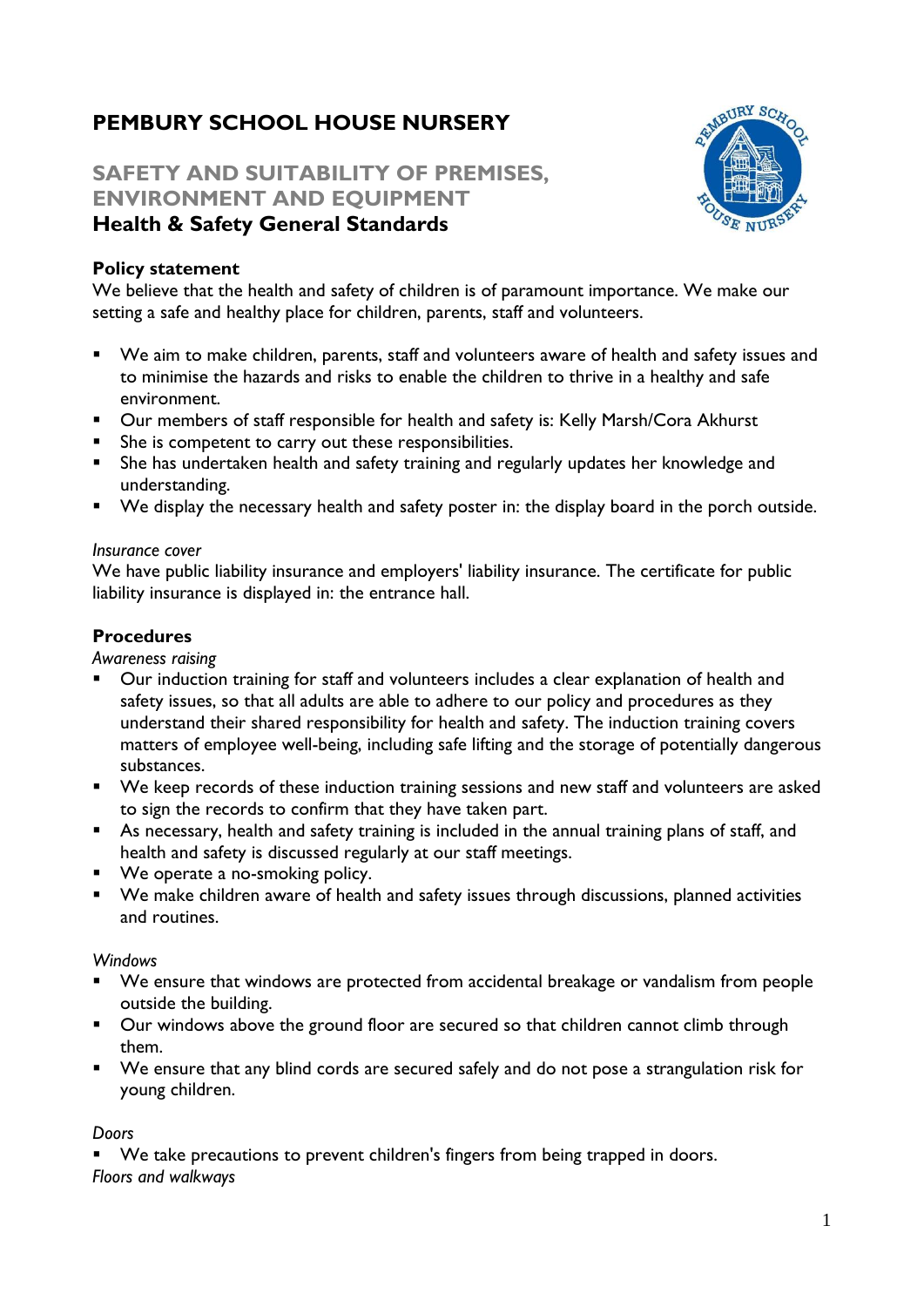- All our floor surfaces are checked daily to ensure they are clean and not uneven, wet or damaged. Any wet spills are mopped up immediately.
- Walkways and stairs are left clear and uncluttered.
- Stair gates are in place at the foot and top of the stairs.

### *Electrical/gas equipment*

- We ensure that all electrical/gas equipment conforms to safety requirements and is checked regularly.
- Our boiler/electrical switch gear/meter cupboard is not accessible to the children.
- **EXT** Fires, heaters, wires and leads are properly guarded and we teach the children not to touch them.
- We check storage heaters daily to make sure they are not covered.
- **There are sufficient sockets in our setting to prevent overloading.**
- Where possible we switch electrical devices off from the plug after use.
- We ensure that the temperature of hot water is controlled to prevent scalds.
- Lighting and ventilation is adequate in all areas of our setting, including storage areas.

#### *Storage*

- All our resources and materials, which are used by the children, are stored safely.
- All our equipment and resources are stored or stacked safely to prevent them accidentally falling or collapsing.

# *Outdoor area*

- Our outdoor area is securely fenced. All gates and fences are childproof and safe.
- Our outdoor area is checked for safety and cleared of rubbish, animal droppings and any other unsafe items before it is used.
- Adults and children are alerted to the dangers of poisonous plants, herbicides and pesticides.
- Our outdoor sand pit is covered when not in use and is cleaned regularly.
- We check that children are suitably attired for the weather conditions and type of outdoor activities; ensuring that suncream is applied and hats are worn during the summer months.
- We supervise outdoor activities at all times; and particularly children on climbing equipment.

#### *Hygiene*

- We seek information from the Public Health England to ensure that we keep up-to-date with the latest recommendations.
- Our daily routines encourage the children to learn about personal hygiene.
- We keep the following areas of the setting clean and tidy: the play room(s), kitchen, rest area, toilets and nappy changing areas. Children do not have unsupervised access to the kitchen.
- We have a schedule for cleaning resources and equipment, dressing-up clothes and furnishings.
- **•** The toilet area has a high standard of hygiene, including hand washing and drying facilities.
- We implement good hygiene practices by:
	- **-** cleaning tables between activities;
	- **-** cleaning and checking toilets regularly;
	- **-** wearing protective clothing such as aprons and disposable gloves as appropriate;
	- **-** providing sets of clean clothes;
	- **-** providing tissues and wipes
	- **-** ensuring the use of paper towels.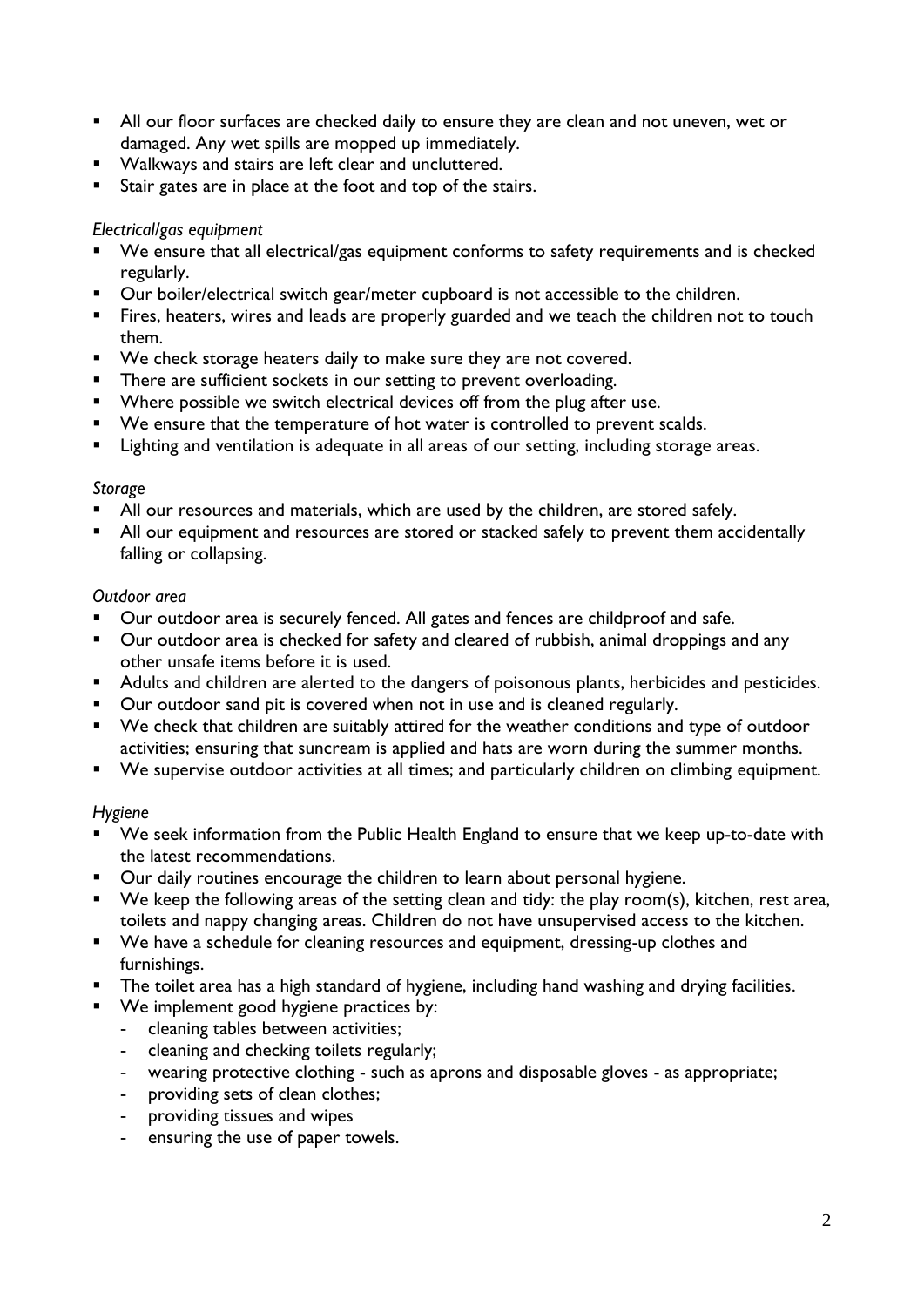# *Activities, resources and repairs*

- Before purchase or loan, we check equipment and resources to ensure that they are safe for the ages and stages of the children currently attending the setting.
- We keep a full inventory of all items in the setting for audit and insurance purposes.
- The layout of our play equipment allows adults and children to move safely and freely between activities.
- All our equipment is regularly checked for cleanliness and safety, and any dangerous items are repaired or discarded.
- We make safe and separate from general use any areas that are unsafe because of repair is needed.
- All our materials, including paint and glue, are non-toxic.
- We ensure that sand is clean and suitable for children's play.
- **•** Physical play is constantly supervised.
- We teach children to handle and store tools safely.
- **EXP** If children fall asleep in-situ, it may be necessary to move or wake them to make sure they are comfortable.
- Children learn about health, safety and personal hygiene through the activities we provide and the routines we follow.
- Any faulty equipment is removed from use and is repaired. If it cannot be repaired it is discarded. Large pieces of equipment are discarded only with the consent of the manager.

# *Jewellery and accessories*

- Staff do not wear jewellery or fashion accessories, such as belts or high heels, that may pose a danger to themselves or children.
- **E** Parents must ensure that any jewellery worn by children poses no danger; particularly earrings which may get pulled, bracelets which can get caught when climbing or necklaces that may pose a risk of strangulation.

# *Safety of adults*

- We ensure that adults are provided with guidance about the safe storage, movement, lifting and erection of large pieces of equipment.
- We provide safe equipment for adults to use when they need to reach up to store equipment.
- We ensure that all warning signs are clear and in appropriate languages.
- We ensure that adults do not remain in the building on their own.
- We record the sickness of staff and their involvement in accidents. The records are reviewed termly to identify any issues that need to be addressed.

#### *Control of substances hazardous to health*

- Our staff implement the current guidelines of the *Control of Substances Hazardous to Health Regulations (COSHH)*.
- We keep a record of all substances that may be hazardous to health such as cleaning chemicals, or gardening chemicals if used and where they are stored.
- Hazardous substances are stored safely away from the children.
- We keep all cleaning chemicals in their original containers.
- We keep the chemicals used in the setting to the minimum in order to ensure health and hygiene is maintained.